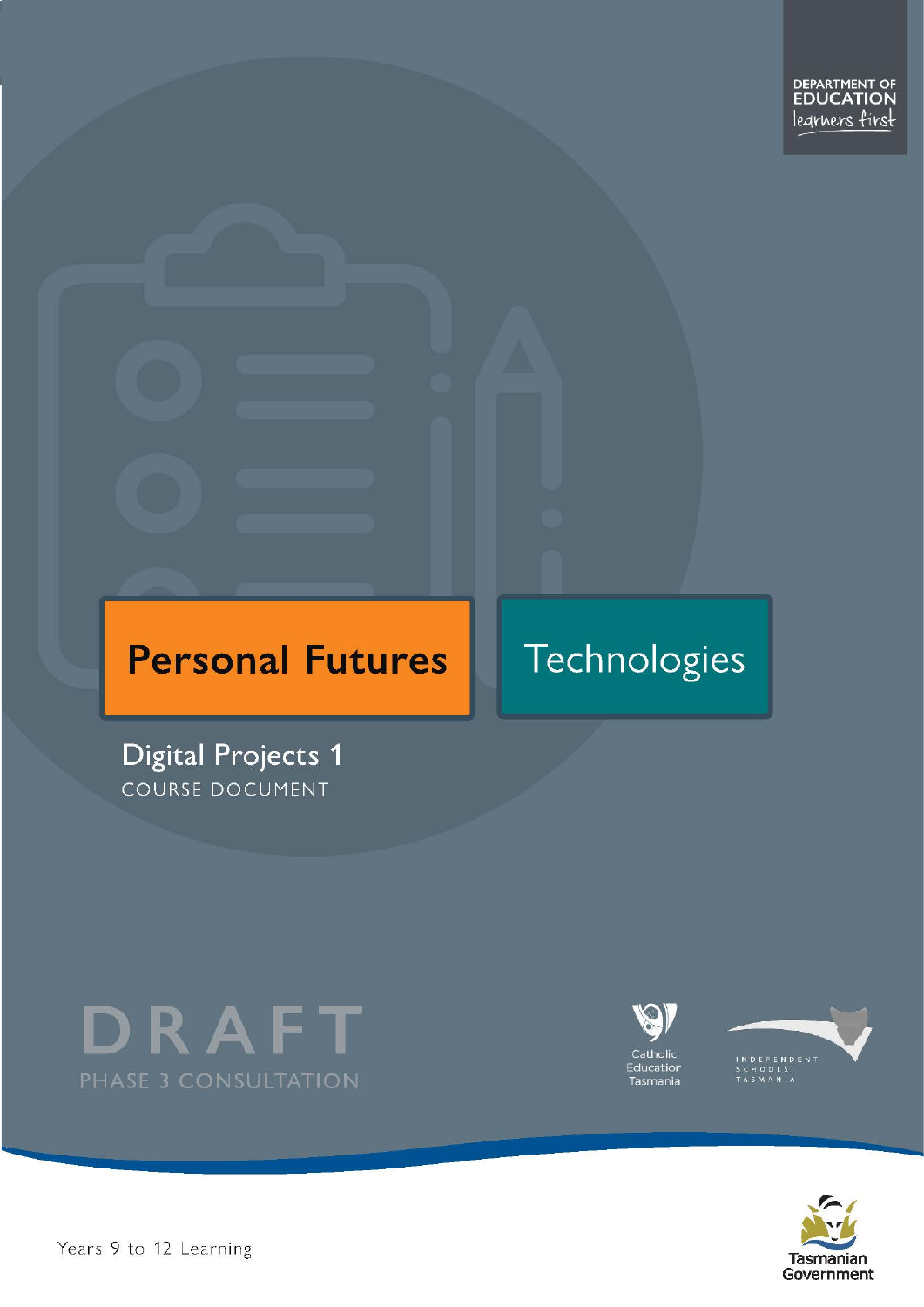# Table of Contents

Phase 3 Consultation Draft Published: March 2021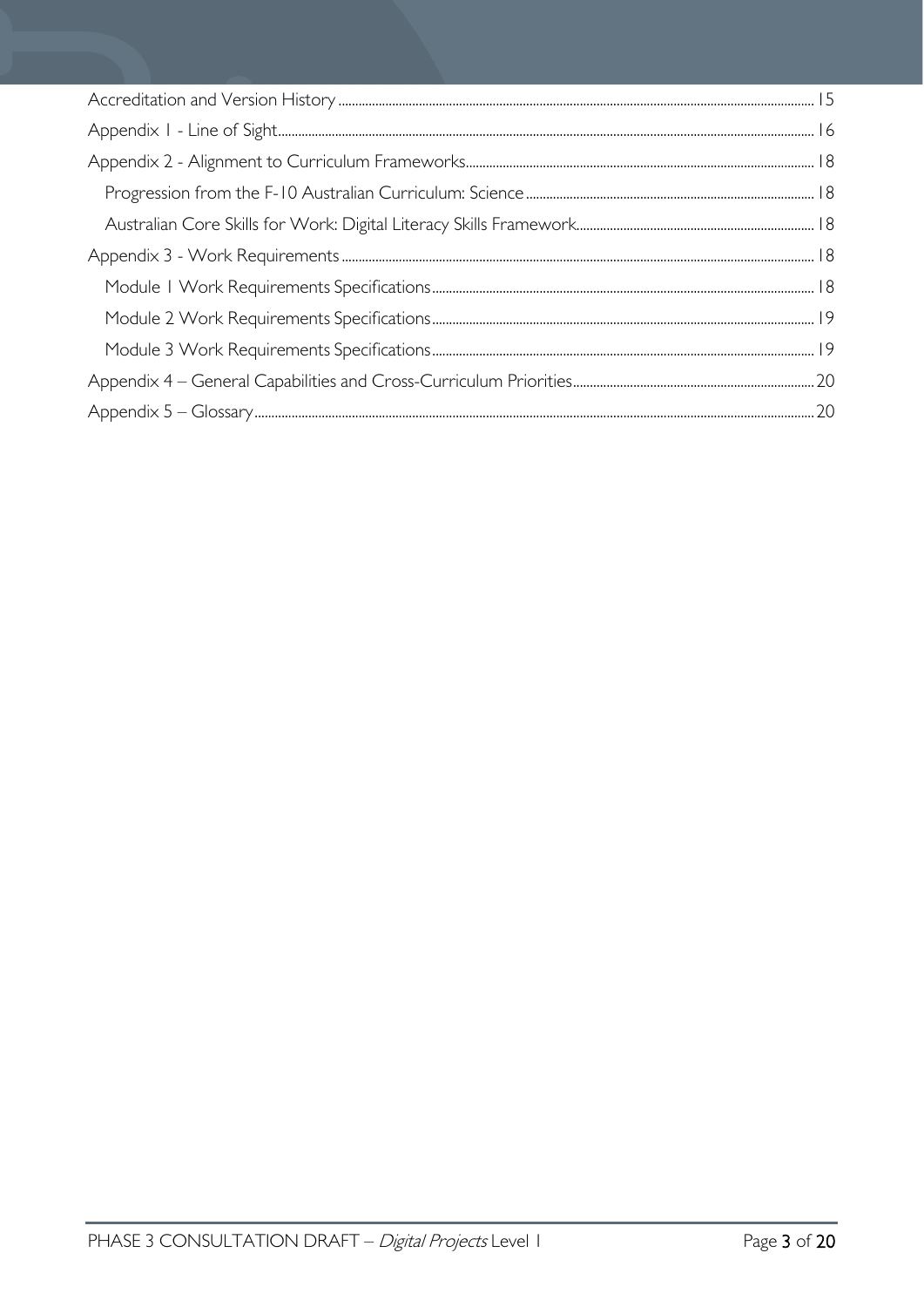# <span id="page-3-0"></span>Digital Projects, 150 hours – Level 1

This course is the Level 1 component of the Digital Projects program.

## <span id="page-3-1"></span>Aims

The purpose of Years 9 to 12 [Education](https://publicdocumentcentre.education.tas.gov.au/library/Shared%20Documents/Years-9-to-12-Education-Framework.pdf) is to enable all students to achieve their potential through Years 9 to 12 and beyond in further study, training or employment.

Years 9 to 12 Education enables: Personal Empowerment, Cultural Transmission, Preparation for Citizenship and Preparation for Work.

This course supports the principles of Access, Agency, Excellence, Balance, Support and Achievement as part of a range of programs that enables students to access a diverse and highly flexible range of learning opportunities suited to their level of readiness, interests and aspirations.

Courses aligned to the Years 9 to 12 Curriculum [Framework](https://publicdocumentcentre.education.tas.gov.au/library/Shared%20Documents/Education%209-12%20Frameworks%20A3%20WEB%20POSTER.pdf) belong to one of the five focus areas of Discipline-based Study, Transdisciplinary Projects, Professional Studies, Work-based Learning and Personal Futures.

Digital Projects Level 1 is a Personal Futures course.

# <span id="page-3-2"></span>Focus Area – Personal Futures

Personal Futures courses prepare students to be independent young adults, able to lead healthy, fulfilled and balanced lives. Learning is highly personalised. Students develop strategies to optimise learning, make decisions, solve problems, set career and life goals, and pursue areas of strong personal interest. Personal Futures supports students to develop the required knowledge, skills and understandings to make informed choices that enhance their own and others' health and wellbeing. The inclusion of Personal Futures as a focus area responds to a range of contemporary research findings highlighting the importance of students having broad educational goals that include individual and collective wellbeing and opportunities for student agency as they navigate a complex and uncertain world.

Personal Futures courses have three key features that guide teaching and learning

- theory and dialogue
- informed action
- reflection and dialogue.



Figure 1: Transdisciplinary Project Cycle of Learning (adapted from OECD Learning Compass 2030)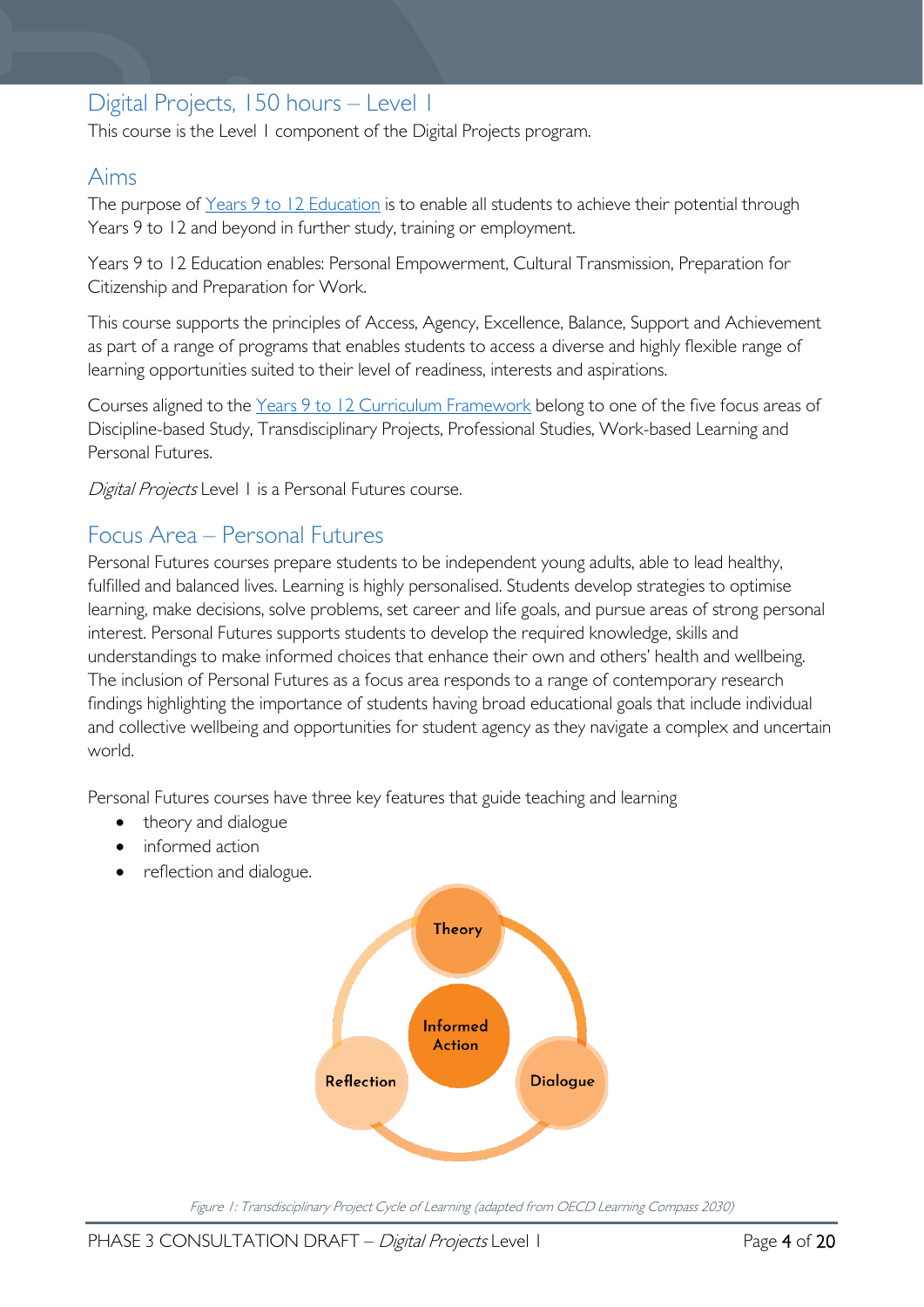In this course learners will do this by identifying their strengths and areas for improvement relating to their personal capabilities with digital literacy. They will undertake supported digital projects using a range of digital technologies, independently and/or collaboratively, relating to their personal interests and needs. Learners will continuously reflect on their personal goals and learning within their projects to review and refine their next steps. This course will enable learners to become confident digital users, creators and communicators.

# <span id="page-4-0"></span>**Rationale**

Digital transformation has changed the ways in which we live, learn and work. To take advantages of the opportunities and overcome the challenges of a digital society, learners in this course will develop the ability to identify and use digital technologies confidently, creatively, and critically.

Digital Projects Level 1 is a foundational course designed to build personal confidence with the use of digital technologies and enable the development of digital literacy, skills and knowledge to support learners to have fulfilling and productive lives, careers and relationships.

Digital Projects Level 1 will meet learner needs and interests through a customisable, engaging program of learning utilising problem-based and project-based inquiries. Digital Projects Level 1 will enable students to engage practically and collaboratively with common and emerging technologies and have opportunities to develop projects to meet personal needs and interest.

Digital Projects provides a pathway between Preliminary Technologies to successful transition to Level 2 courses including Computer Graphics & Design, Computer Science and Information System & Digital Technologies as well as supporting the development of the digital skills to aid learning in all senior secondary courses.

# <span id="page-4-1"></span>Integration of General Capabilities and Cross-Curriculum Priorities

The general capabilities addressed specifically in this course are:

- Critical and creative thinking  $\mathbb{C}$
- Ethical understanding  $\div$
- Information and communication technology capability  $\cdot \star$
- Personal and social capability  $\ddot{\bullet}$

The cross-curriculum priorities enabled through this course are:

- Aboriginal and Torres Strait Islander Histories and Cultures  $\mathcal V$
- Asia and Australia's Engagement with Asia **AA**
- Sustainability  $\triangleq$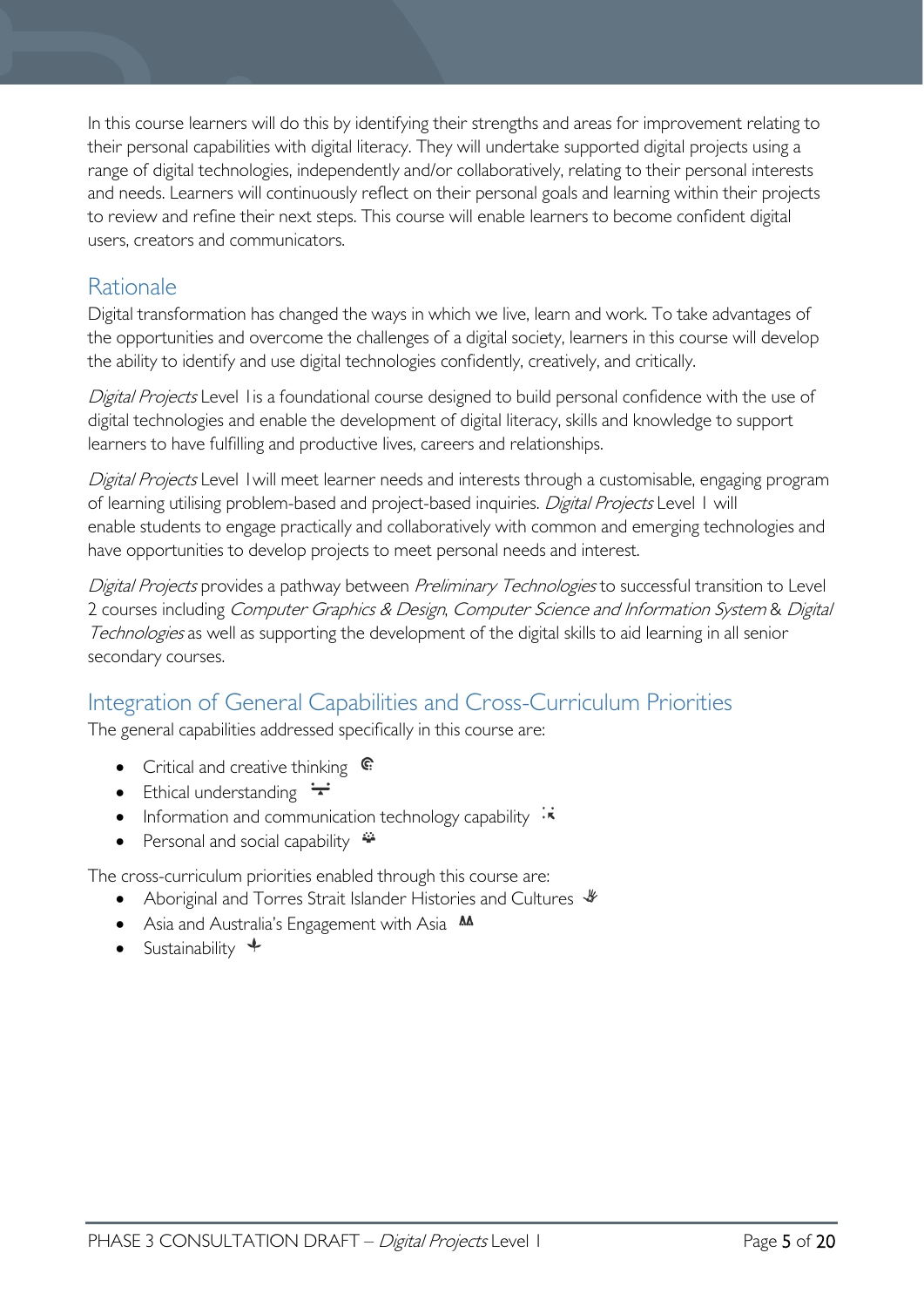## <span id="page-5-0"></span>Course Description

Digital Projects Level 1 is a foundation course designed to build personal confidence with the use of digital technologies and enable the development of digital literacy, skills and knowledge to support learners to have fulfilling and productive lives, careers and relationships.

Digital Projects Level 1 will meet learner needs and interests through a customisable, engaging program of learning utilising problem-based and project-based inquiries. Digital Projects Level 1 will enable students to engage practically and collaboratively with common and emerging technologies and have opportunities to develop projects to meet personal needs and interest.

Digital Projects Level 1 will support learners to become confident, creative and critical uses of digital technologies enabling them to successfully live, learn and work in a digital society.

# <span id="page-5-1"></span>Pathways

Digital Projects provides pathways between Preliminary Technologies to successful transition to Level 3 courses including Computer Graphics & Design, Essential Skills – Using Computers and the Internet, Computer Science, and Information Systems & Digital Technologies as well as supporting the development of the digital skills to aid learning in all senior secondary courses.

Digital Projects Level 1may provide a pathway to entry level Vocational Education and Training (VET) Units or Certificate I qualifications with a computing focus.

# <span id="page-5-2"></span>Course Requirements

This course requires learners to have access to:

- computers (desktop and/or laptop computers, digital tablets or other equivalent devices) with connection to the internet and email
- hardware appropriate to simple tasks in everyday adult settings, including the workplace (such as a printer and storage devices)
- software appropriate to simple tasks in everyday adult settings, including the workplace (such as a word processor, spread sheet and simple graphics application).
- additional resources may be required depending on provider-selected learning tasks (see 'Course Content' below).

## <span id="page-5-3"></span>Course Structure, Delivery and Progression

#### <span id="page-5-4"></span>Structure

This course consists of three 50-hour modules.

Modules Available: Core Module 1: Digital identity Core Module 2: Design, produce and evaluate Core Module 3: Digital projects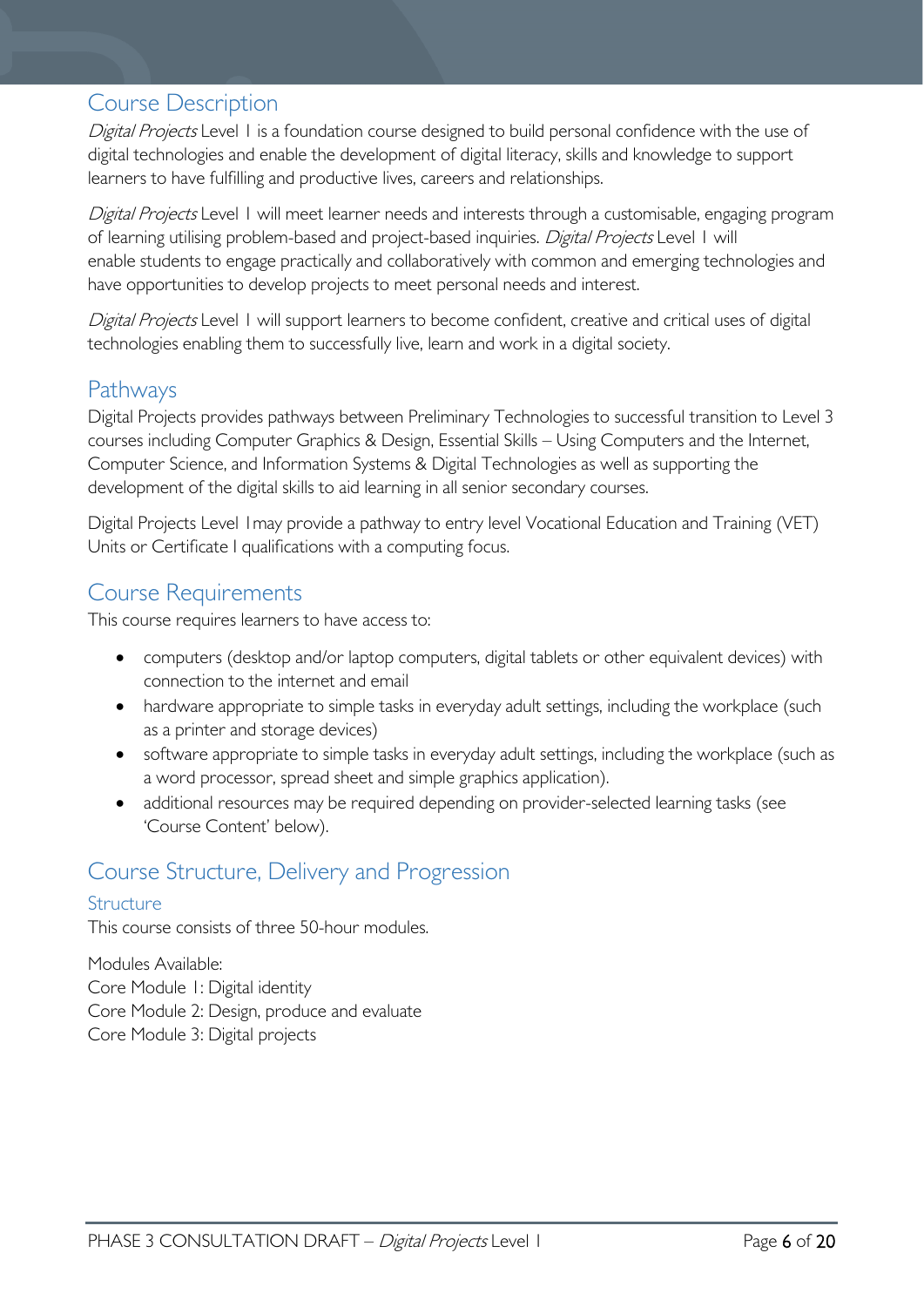

#### <span id="page-6-0"></span>**Delivery**

Modules 1 and 2 should be delivered before Module 3. Modules 1 and 2 may be delivered concurrently.

### <span id="page-6-1"></span>Developmental Progression

Module 1 introduces the learner to key ideas, concepts, skills, knowledge and understanding. Module 2 enables the learner to build upon these key ideas, concepts, skills, knowledge and understanding. Module 3 enables the learner to further build on these key ideas, concepts, skills, knowledge and understanding.

The progression of learning is evidenced through assessment opportunities which provide feedback to promote further learning. A culminating performance of understanding is reflected in the final work

developmental progression that leads to a culminating performance of understanding in the final work requirements.

# <span id="page-6-2"></span>Module 1 - Digital identity

Module 1 focuses on developing personal computing capabilities including: investigating, creating and communicating using a range of technologies; safety and well-being in a digital environment and managing and operating a range of technologies.

### <span id="page-6-3"></span>Module 1 Learning Outcomes

On successful completion of this module, learners will be able to:

- 1. set and review personal goals in relation to developing digital literacy skills
- 2. apply knowledge, concepts, and/or skills for undertaking a digital project
- 3. use a design process and apply problem-solving, critical thinking, and decision-making skills to develop solutions for a variety of digital challenges
- 4. develop knowledge and skills needed to create, manage, communicate and investigate data, information and ideas; solve problems; and protect the safety of themselves and others in digital environments.

#### <span id="page-6-4"></span>Module 1 Content

Learners are encouraged to explore their personal digital capabilities and are supported to set personal goals in relation to developing digital skills. Learners engage in concept-based inquiries connected to the learner's own experiences and prior knowledge to enable them to develop the knowledge and skills needed to: create, manage, communicate and investigate data, information and ideas; solve problems; and protect the safety of themselves and others in digital environments.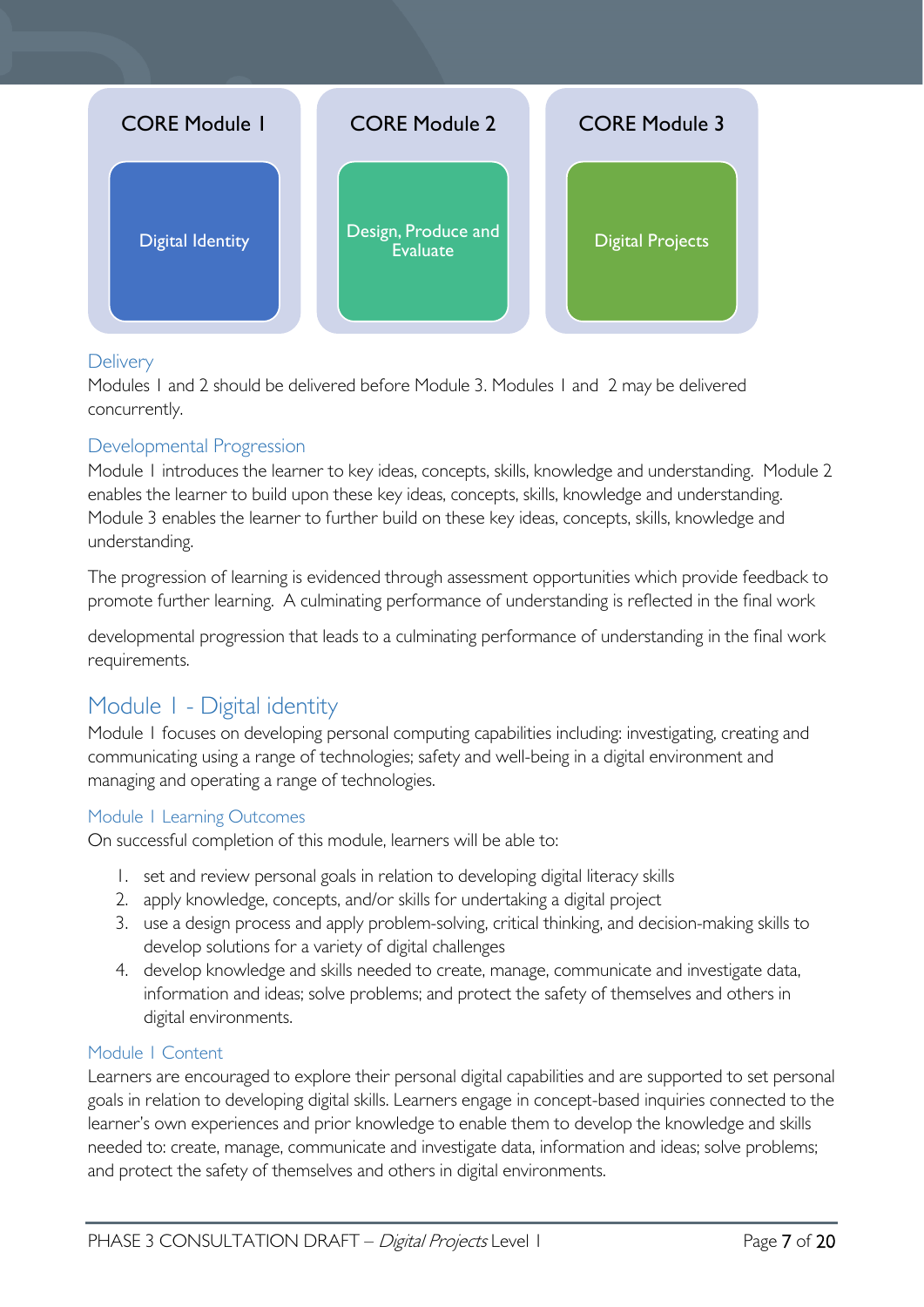Learners will have opportunities to develop strategies to achieve personal goals and to review and refine goals throughout the module.

#### Key knowledge

#### Personal digital capabilities:

- goal setting techniques such as SMART Goals
- common digital systems
- personal security and wellbeing
- personal digital environments

#### Key skills

Learners are able to:

- apply personal goal setting strategies
- use digital technology to enhance own learning
- use common digital systems to complete familiar tasks
- safely use a range the internet for activities and transactions
- apply a number of digital netiquette conventions
- use search engines effectively
- identify and managing risk factors
- select an appropriate audience for digital communication
- select and evaluate data and information.

#### <span id="page-7-0"></span>Module 1 Work Requirements

The work requirements of a course are processes, products or performances that provide a significant demonstration of achievement that is measurable against the course's standards. Work requirements need not be the sole form of assessment for a module.

This module includes one (a) short response – Goal setting and Guided Reflection and one (1) product – Digital Literacy Infographic as work requirements.

See Appendix 3 for summary of Work Requirement specifications for this course.

### <span id="page-7-1"></span>Module 1 Assessment

This module will assess criteria 1, 2, 3, 4.

# <span id="page-7-2"></span>Module 2 - Design, produce and evaluate

Module 2 focuses on learners continuing to develop their digital literacy by working as problem solvers, collaborators and creators.

#### <span id="page-7-3"></span>Module 2 Learning Outcomes

On successful completion of this module, learners will be able to:

- 1. set and review personal goals in relation to developing digital literacy skills
- 2. apply knowledge, concepts, and/or skills for undertaking a digital project
- 3. use a design process and apply problem-solving, critical thinking, and decision-making skills to develop solutions for a variety of digital challenges
- 5. develop communication and self-management skills, including initiative, teamwork, planning and organisation.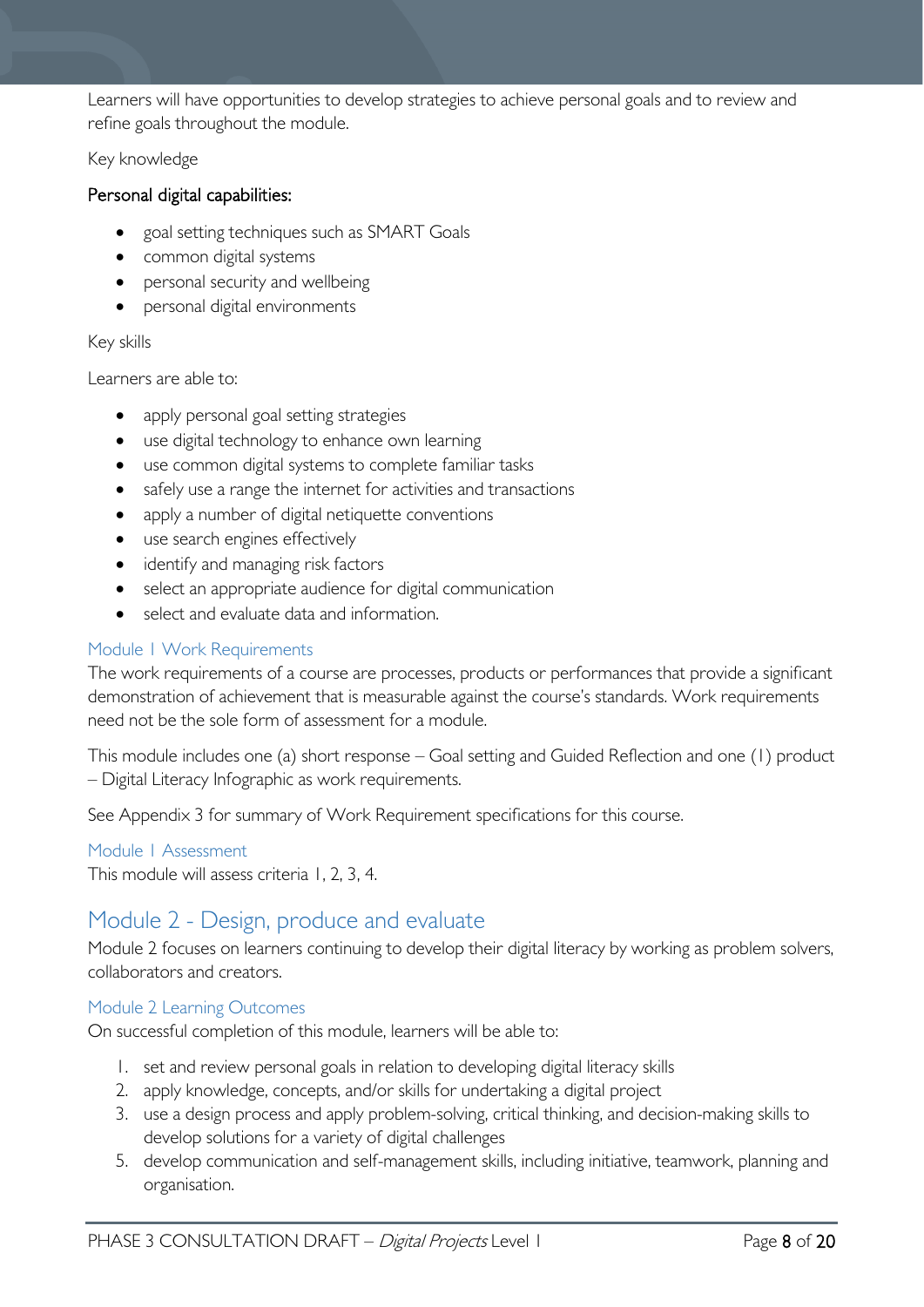#### <span id="page-8-0"></span>Module 2 Content

Learners will continue to develop their digital literacy alongside computational thinking, problem-solving and technical skill building. Learners will be supported to design digital solutions in response to a problem or project brief relating to a particular theme or themes as selected by the provider.

Suggested themes may include:

- programming
- emerging technologies
- digital fabrication
- multimedia
- business computing
- information processing, publishing and presenting

Provocations for problems or projects may arise from involvement in community projects, service learning, social enterprise or from case studies and realistic hypothetical situations. The content for projects focuses on problem-solving, generating ideas, modelling, managing, communicating, collaborating and evaluating solutions. The project should be relevant to learners needs and interests and address real-world problems.

Learners will document their learning and have opportunities to reflect upon strategies to achieve personal goals and to review and refine goals throughout the module.

Key knowledge

#### Guided Digital Projects

- goal setting and metacognitive strategies
- common digital systems and theme specific hardware, software and peripherals
- intra and interpersonal skills
- design process

#### Key skills

Learners are able to:

- identify appropriate digital system to use to seek timely information
- apply the process of design (investigate, design, plan, manage, create, evaluate solutions)
- apply basic computational thinking skills to describe problems and possible solutions
- engage confidently with and responsibly select and manipulate appropriate technologies materials, data, systems, tools and equipment.
- produce or create solutions or products to address a need, problem or challenge
- uses common symbols and terminology associated with the digital context
- troubleshoot familiar issues and knows when to ask for assistance
- evaluate and use technologies in a range of contexts
- use digital collaboration tools to safely collaborate with others to create and improve their work
- describe own learning processes.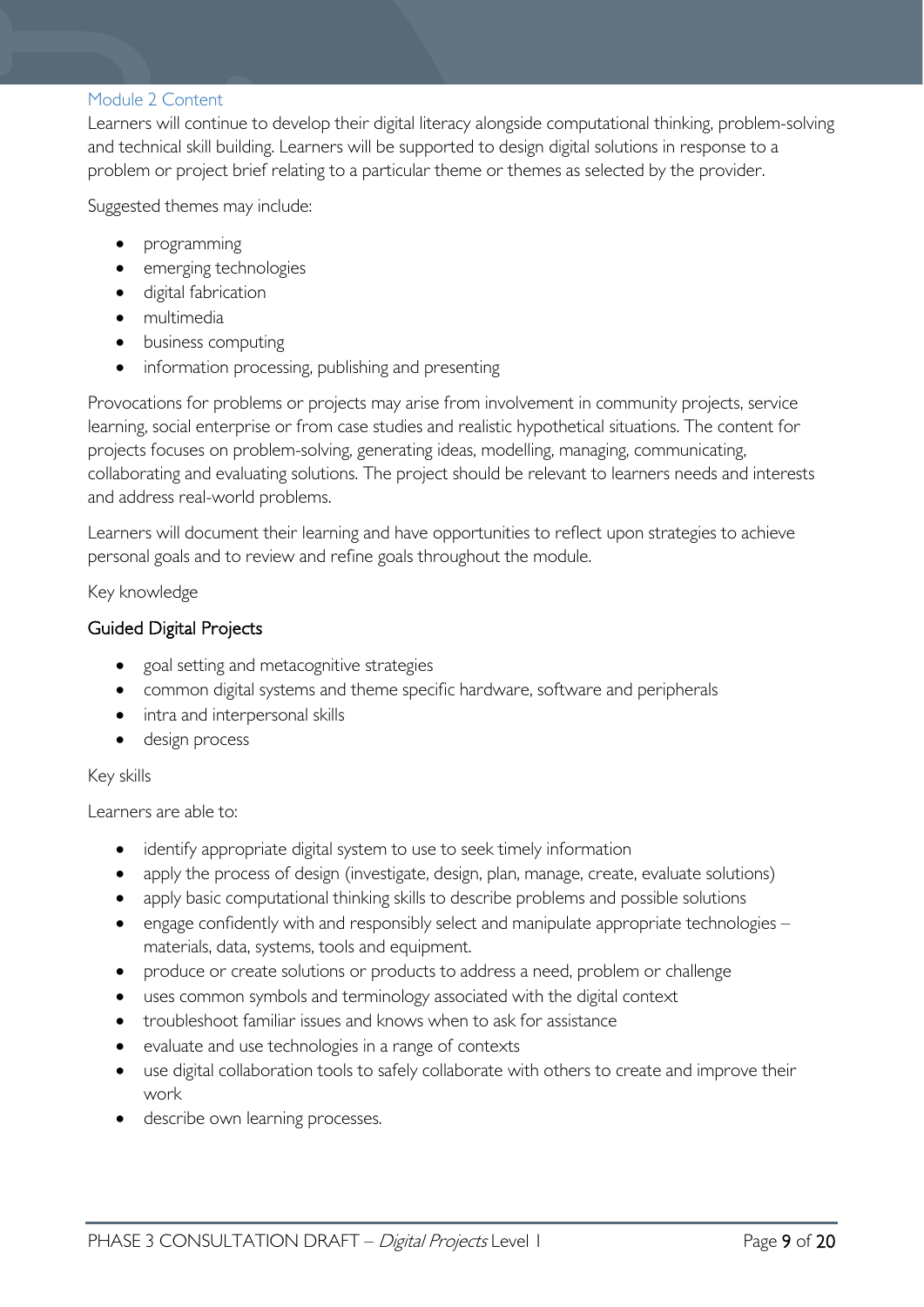#### <span id="page-9-0"></span>Module 2 Work Requirements

The work requirements of a course are processes, products or performances that provide a significant demonstration of achievement that is measurable against the course's standards. Work requirements need not be the sole form of assessment for a module.

This module includes one (1) extended response - learning journal/blog/vlog including goal setting and one (1) reflection as work requirements.

See Appendix 3 for summary of Work Requirement specifications for this course.

### <span id="page-9-1"></span>Module 2 Assessment

This module will assess criteria 1, 2, 3, 5.

## <span id="page-9-2"></span>Module 3 - Digital projects

The final module focuses on negotiated collaborative or independent projects. Learners will select projects of personal interest that will support the development of their identified digital literacy goals.

#### <span id="page-9-3"></span>Module 3 Learning Outcomes

On successful completion of this module, learners will be able to:

- 1. set and review personal goals in relation to developing digital literacy skills
- 2. apply knowledge, concepts, and/or skills for undertaking a digital project
- 3. use a design process and apply problem-solving, critical thinking, and decision-making skills to develop solutions for a variety of digital challenges
- 6. employ a growth mindset to overcome project challenges.

#### <span id="page-9-4"></span>Module 3 Content

Learners will have the opportunity to showcase their digital literacy and technical skills and to reflect upon and celebrate their personal achievements. Learners may choose to extend a project they have been working on or to transfer their skills to a new project. In negotiating their project, learners must clearly identify the strengths they will bring to the project and the knowledge and skills that they will challenge themselves to develop.

#### Key knowledge

#### Negotiated Digital Projects

- goal setting and metacognitive strategies
- ethical impact of digital technology on society
- plan and manage projects
- problem-solving, computational thinking and the design process
- growth mindset

#### Key skills

Learners are able to:

- review, reflect upon and evaluate learning and actions and set personal goals for future development
- apply digital literacy skills to further their learning
- apply computational thinking skills to describe problems and possible solutions
- design a digital solution for a problem using an appropriate method
- create a solution based on their design using appropriate tools and techniques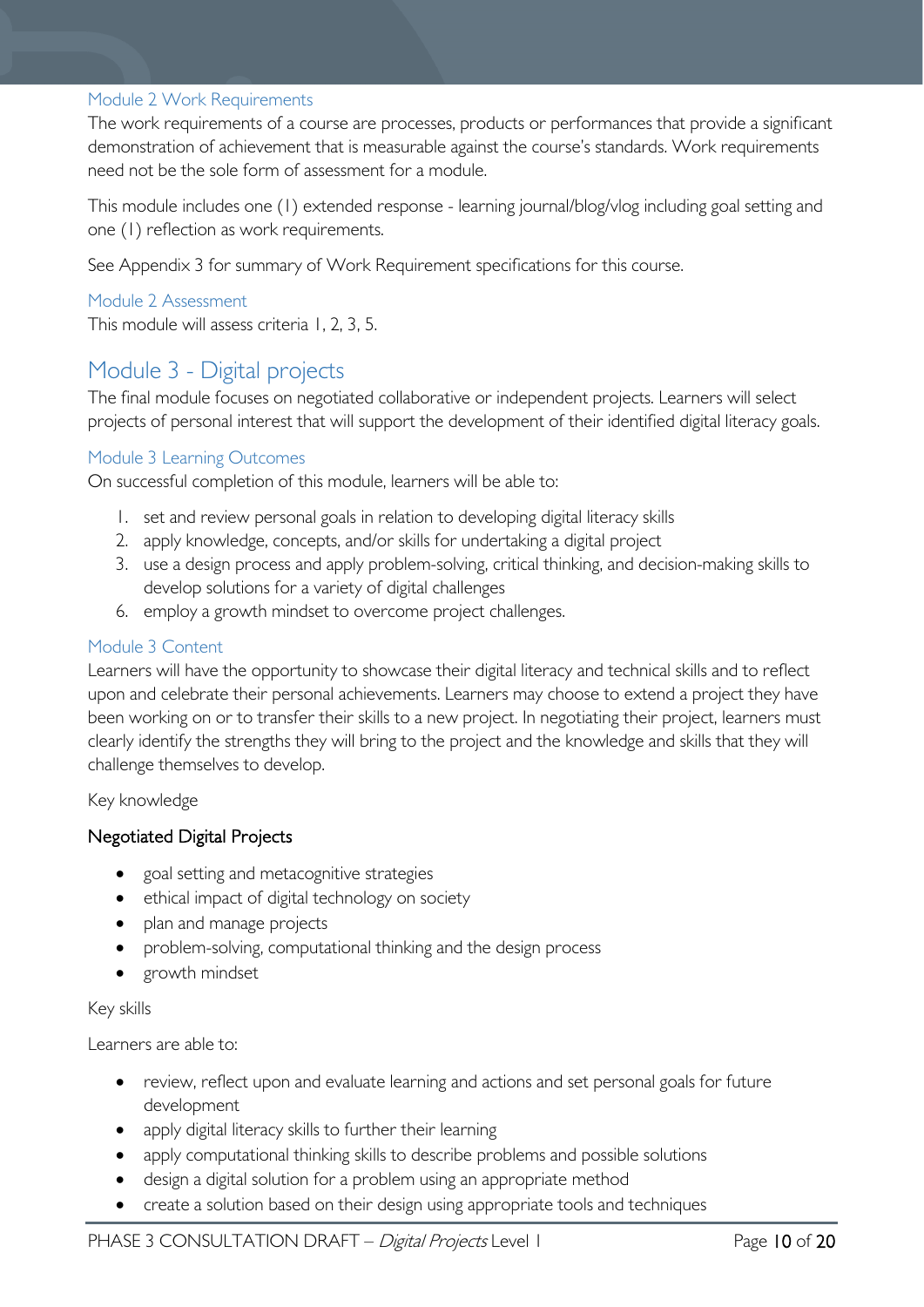- review or test the solution against their original plan
- evaluate digital solutions or prototypes
- identify ethical considerations in digital solutions and/or data use.

#### <span id="page-10-0"></span>Module 3 Work Requirements

The work requirements of a course are processes, products or performances that provide a significant demonstration of achievement that is measurable against the course's standards. Work requirements need not be the sole form of assessment for a module.

This module includes one (a) digital folio as a work requirement.

See Appendix 3 for summary of Work Requirement specifications for this course.

#### <span id="page-10-1"></span>Module 3 Assessment

This module will assess criteria 1, 2, 3, 6.

### <span id="page-10-2"></span>Assessment

Criterion-based assessment is a form of outcomes assessment that identifies the extent of learner achievement at an appropriate end-point of study. Although assessment – as part of the learning program – is continuous, much of it is formative, and is done to help learners identify what they need to do to attain the maximum benefit from their study of the course. Therefore, assessment for summative reporting to TASC will focus on what both teacher and learner understand to reflect endpoint achievement.

The standard of achievement each learner attains on each criterion is recorded as a rating 'A', 'B', or 'C', according to the outcomes specified in the standards section of the course.

A 't' notation must be used where a learner demonstrates any achievement against a criterion less than the standard specified for the 'C' rating.

A 'z' notation is to be used where a learner provides no evidence of achievement at all.

Internal assessment of all criteria will be made by the provider. Providers will report the learner's rating for each criterion to TASC.

|                      | Module I | Module 2 | Module 3 | Notes                                                                |
|----------------------|----------|----------|----------|----------------------------------------------------------------------|
| Criteria<br>Assessed | ,2,3,4   | ,2,3,5   | ,2,3,6   | Three common in all modules<br>and one focus criterion per<br>module |

#### <span id="page-10-3"></span>Criteria

The assessment for *Digital Projects* Level 1 will be based on the degree to which the learner can:

- 1. apply a process for setting and reviewing personal goals
- 2. demonstrate fundamental technical skills, knowledge and understanding
- 3. demonstrate thinking skills when following a design process
- 4. demonstrate personal capability with digital literacy
- 5. demonstrate communication and self-management skills
- 6. apply strategies to demonstrate a growth mindset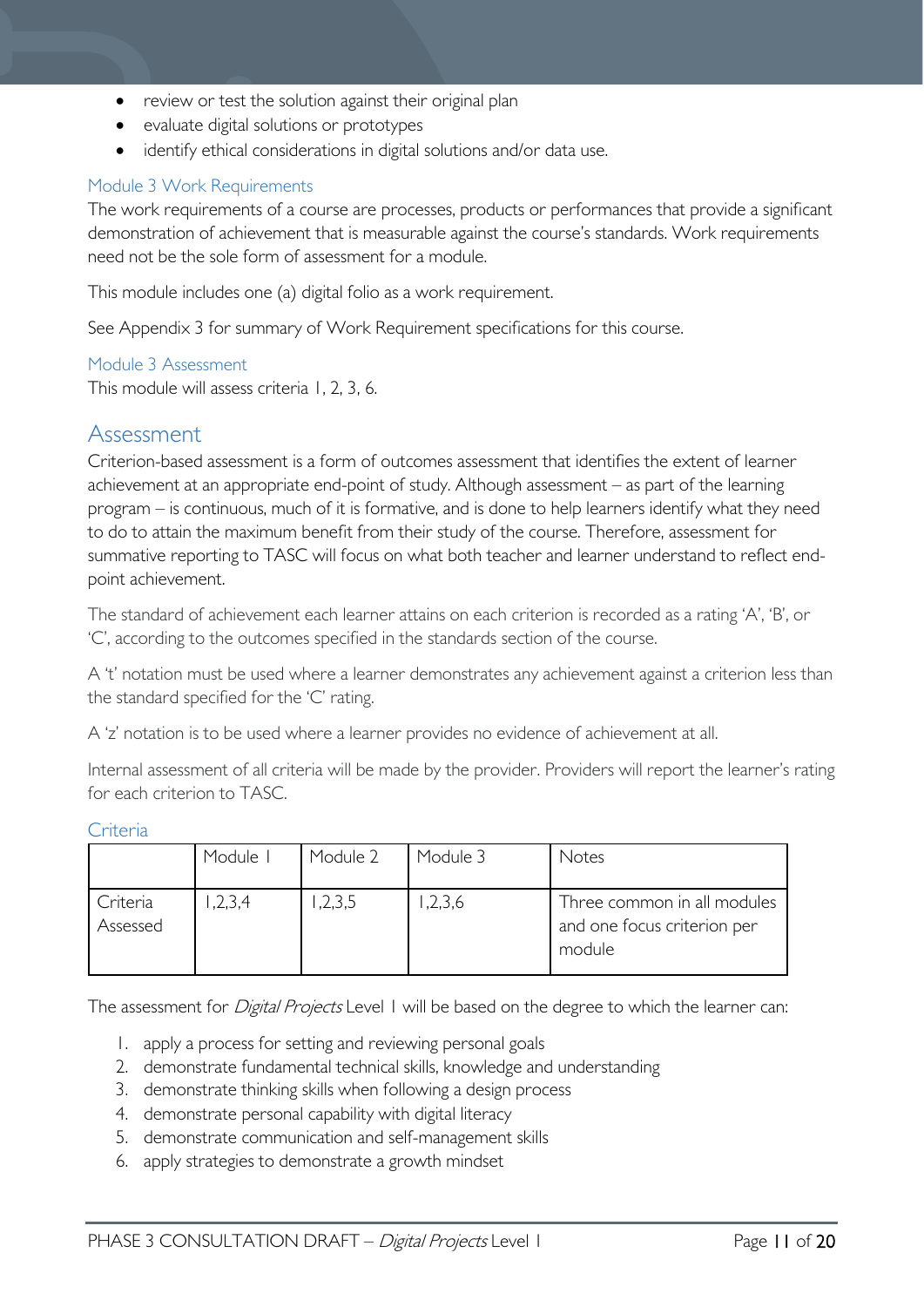### <span id="page-11-0"></span>Standards

Criterion 1: apply a process for setting and reviewing personal goals

| Rating C                                                                                                                                            | Rating B                                                                                                                                | Rating A                                                                                                                                                                |
|-----------------------------------------------------------------------------------------------------------------------------------------------------|-----------------------------------------------------------------------------------------------------------------------------------------|-------------------------------------------------------------------------------------------------------------------------------------------------------------------------|
| demonstrates some<br>awareness of self as a digital<br>user in familiar contexts by<br>identifying some enablers and<br>barriers to achieving goals | demonstrates an<br>understanding of self as a<br>digital user in familiar by<br>identifying enablers and<br>barriers to achieving goals | demonstrates an<br>understanding of self as a<br>digital user in familiar and<br>some unfamiliar contexts by<br>identifying enablers and<br>barriers to achieving goals |
| sets goals using a proforma,<br>which are measurable,<br>achievable, specific, time<br>referenced and realistic                                     | sets a range of goals, which<br>are measurable, achievable,<br>specific, time referenced and<br>realistic                               | sets a broad range of goals,<br>which are consistently<br>measurable, achievable,<br>specific, time referenced and<br>realistic                                         |
| reflects on progress towards<br>meeting goals when<br>prompted and identifies ways<br>in which goals can be met in<br>the future.                   | reflects on progress towards<br>meeting goals using a<br>template and describes ways<br>in which goals can be met in<br>the future.     | reflects on progress towards<br>meeting goals and explains<br>ways in which goals can be<br>met in the future.                                                          |

Criterion 2: demonstrate fundamental technical skills, knowledge and understanding

| Rating C                        | Rating B                        | Rating A                        |
|---------------------------------|---------------------------------|---------------------------------|
| identifies and uses             | selects and uses appropriate    | regularly selects and           |
| appropriate computer            | computer hardware and           | effectively uses appropriate    |
| hardware and software to        | software to achieve digital     | computer hardware and           |
| achieve digital solutions       | solutions                       | software to achieve digital     |
|                                 |                                 | solutions                       |
| describes a limited range of    | describe a range of             | describe a wide range of        |
| traditional, current and        | traditional, current and        | traditional, current and        |
| emerging information and        | emerging information and        | emerging information and        |
| software technologies           | software technologies           | software technologies           |
| applies and experiments with    | applies and experiments with    | applies and experiments with    |
| digital tools and software in a | digital tools and software in a | digital tools and software in a |
| range of familiar contexts.     | range of familiar contexts.     | range of familiar and some      |
|                                 |                                 | unfamiliar contexts.            |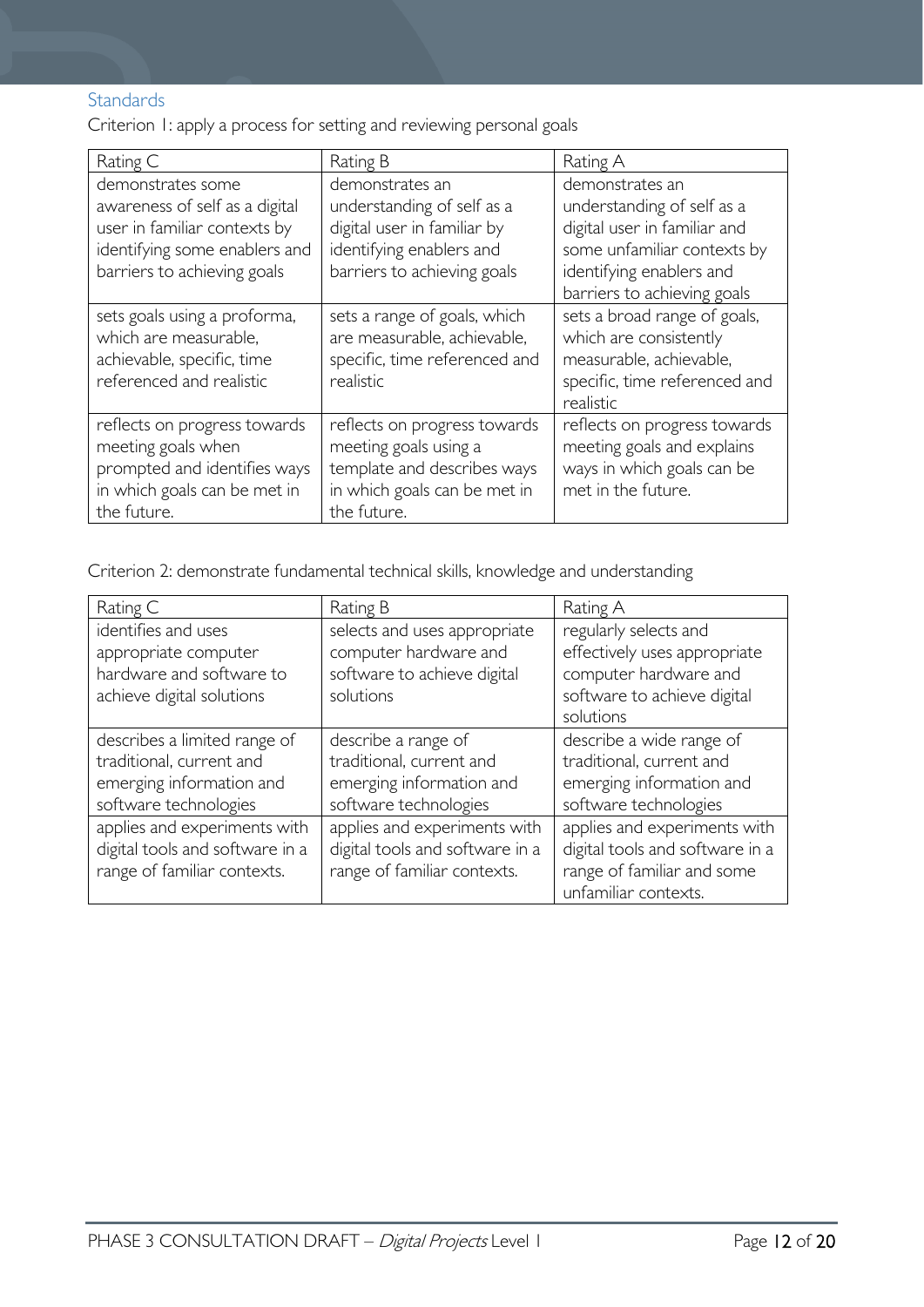Criterion 3: demonstrate thinking skills when following a design process

| Rating C                                                                                                                                  | Rating B                                                                                                                                            | Rating A                                                                                                                                                                   |
|-------------------------------------------------------------------------------------------------------------------------------------------|-----------------------------------------------------------------------------------------------------------------------------------------------------|----------------------------------------------------------------------------------------------------------------------------------------------------------------------------|
| uses the internet to research<br>and record ideas, consider<br>alternatives and make<br>decisions based on a limited<br>range of evidence | effectively uses the internet<br>search tools to research<br>ideas, consider alternatives<br>and describe decisions based<br>on a range of evidence | effectively uses the internet<br>to research ideas, consider<br>alternatives and explain<br>decisions based on a range of<br>credible, reliable, and relevant<br>evidence. |
| identifies and uses basic<br>problem-solving strategies<br>when undertaking digital<br>projects                                           | selects and uses a range of<br>problem-solving strategies<br>when undertaking digital<br>projects                                                   | describes, uses and evaluates<br>a range of problem-solving<br>strategies when undertaking<br>digital projects                                                             |
| designs, produces and<br>evaluates solutions to simple<br>digital challenges                                                              | designs, produces and<br>evaluates appropriate<br>solutions to a range of digital<br>challenges                                                     | designs, produces and<br>evaluates appropriate<br>solutions to a range of<br>challenging digital problems                                                                  |
| uses a limited range of<br>software applications to<br>communicate, organise and<br>display information.                                  | uses a range of software<br>applications to communicate,<br>organise and display<br>information.                                                    | uses a wide range of<br>software applications to<br>communicate, organise and<br>display information.                                                                      |

Criterion 4: demonstrate personal capability with digital literacy

| Rating C                                                                                                                                                                                                  | Rating B                                                                                                                                                                          | Rating A                                                                                                                                                                               |
|-----------------------------------------------------------------------------------------------------------------------------------------------------------------------------------------------------------|-----------------------------------------------------------------------------------------------------------------------------------------------------------------------------------|----------------------------------------------------------------------------------------------------------------------------------------------------------------------------------------|
| identifies the importance of                                                                                                                                                                              | describes the importance of                                                                                                                                                       | explains the importance of                                                                                                                                                             |
| secure information and                                                                                                                                                                                    | secure information and                                                                                                                                                            | secure information and                                                                                                                                                                 |
| privacy and applies personal                                                                                                                                                                              | privacy and regularly applies                                                                                                                                                     | privacy and always applies                                                                                                                                                             |
| responsibility for identifying                                                                                                                                                                            | personal responsibility for                                                                                                                                                       | personal responsibility for                                                                                                                                                            |
| and managing risk factors                                                                                                                                                                                 | identifying and managing risk<br>factors                                                                                                                                          | identifying and managing risk<br>factors                                                                                                                                               |
| recognises that content<br>posted online or using<br>networked devices may be<br>public or private and can<br>become a permanent record<br>which may affect the<br>reputation of themselves and<br>others | examines personal data and<br>suggests ways in which digital<br>identity can be managed to<br>limit the impact of online<br>actions on the reputation of<br>themselves and others | investigates and curates<br>personal data to manage<br>digital identity and takes steps<br>to address the impact of<br>online actions on the<br>reputation of themselves and<br>others |
| sometimes applies the digital                                                                                                                                                                             | often applies the digital                                                                                                                                                         | consistently applies the digital                                                                                                                                                       |
| concepts, formats and                                                                                                                                                                                     | concepts, formats and                                                                                                                                                             | concepts, formats and                                                                                                                                                                  |
| terminology required to                                                                                                                                                                                   | terminology required to                                                                                                                                                           | terminology required to                                                                                                                                                                |
| select and use appropriate                                                                                                                                                                                | select and use appropriate                                                                                                                                                        | select and use appropriate                                                                                                                                                             |
| software and hardware for                                                                                                                                                                                 | software and hardware for                                                                                                                                                         | software and hardware for                                                                                                                                                              |
| personal use.                                                                                                                                                                                             | personal use.                                                                                                                                                                     | personal use.                                                                                                                                                                          |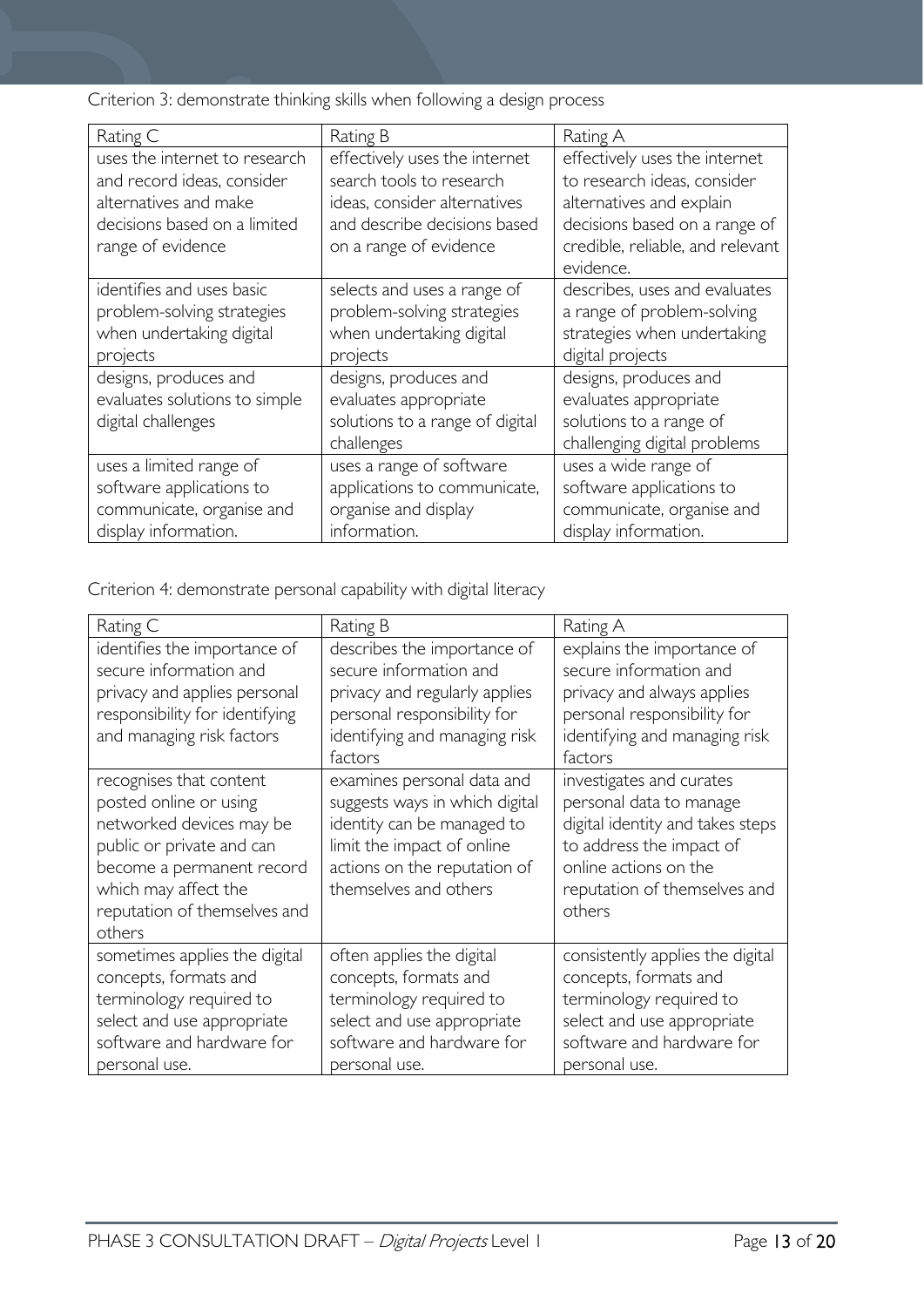Criterion 5: demonstrate communication and self-management skills

| Rating C                                                                                       | Rating B                                                                                                         | Rating A                                                                                                                     |
|------------------------------------------------------------------------------------------------|------------------------------------------------------------------------------------------------------------------|------------------------------------------------------------------------------------------------------------------------------|
| connects, communicates and<br>collaborates safely with<br>others using digital<br>technologies | connects, communicates and<br>collaborates safely and<br>appropriately with others<br>using digital technologies | connects, communities and<br>collaborates safely and<br>purposefully with others<br>using a range of digital<br>technologies |
| troubleshoots familiar issues<br>with some assistance                                          | troubleshoots familiar issues<br>with limited assistance                                                         | troubleshoots familiar and<br>some unfamiliar issues and<br>knows when to ask for<br>assistance                              |
| identifies strategies that assist<br>in regulating behaviour and<br>achieving personal goals.  | selects and uses strategies<br>that assist in regulating<br>behaviour and achieving<br>personal goals.           | selects, uses and refines<br>strategies that assist in<br>regulating behaviour and<br>achieving personal goals.              |

Criterion 6: apply strategies to demonstrate a growth mindset

| Rating C                        | Rating B                        | Rating A                        |
|---------------------------------|---------------------------------|---------------------------------|
|                                 |                                 |                                 |
| regularly demonstrates          | frequently demonstrates         | consistently demonstrates       |
| personal flexibility and        | personal flexibility and        | personal flexibility and        |
| resilience when solving digital | resilience when solving digital | resilience when solving digital |
| problems                        | problems                        | problems                        |
| apply some aspects of           | apply knowledge gained from     | apply knowledge gained from     |
| knowledge gained from one       | one familiar context to         | one context to another          |
| familiar context to another     | another unrelated but           | unrelated context to solve a    |
| unrelated but familiar context  | familiar context to solve a     | digital problem                 |
| to solve a digital problem      | digital problem                 |                                 |
| identifies and applies          | describes and applies           | explains and applies            |
| responsible and ethical         | responsible and ethical         | responsible and ethical         |
| attitudes related to the use of | attitudes related to the use of | attitudes related to the use of |
| digital technologies.           | digital technologies.           | digital technologies.           |

# <span id="page-13-0"></span>Quality Assurance

• This will be determined by TASC at time of accreditation.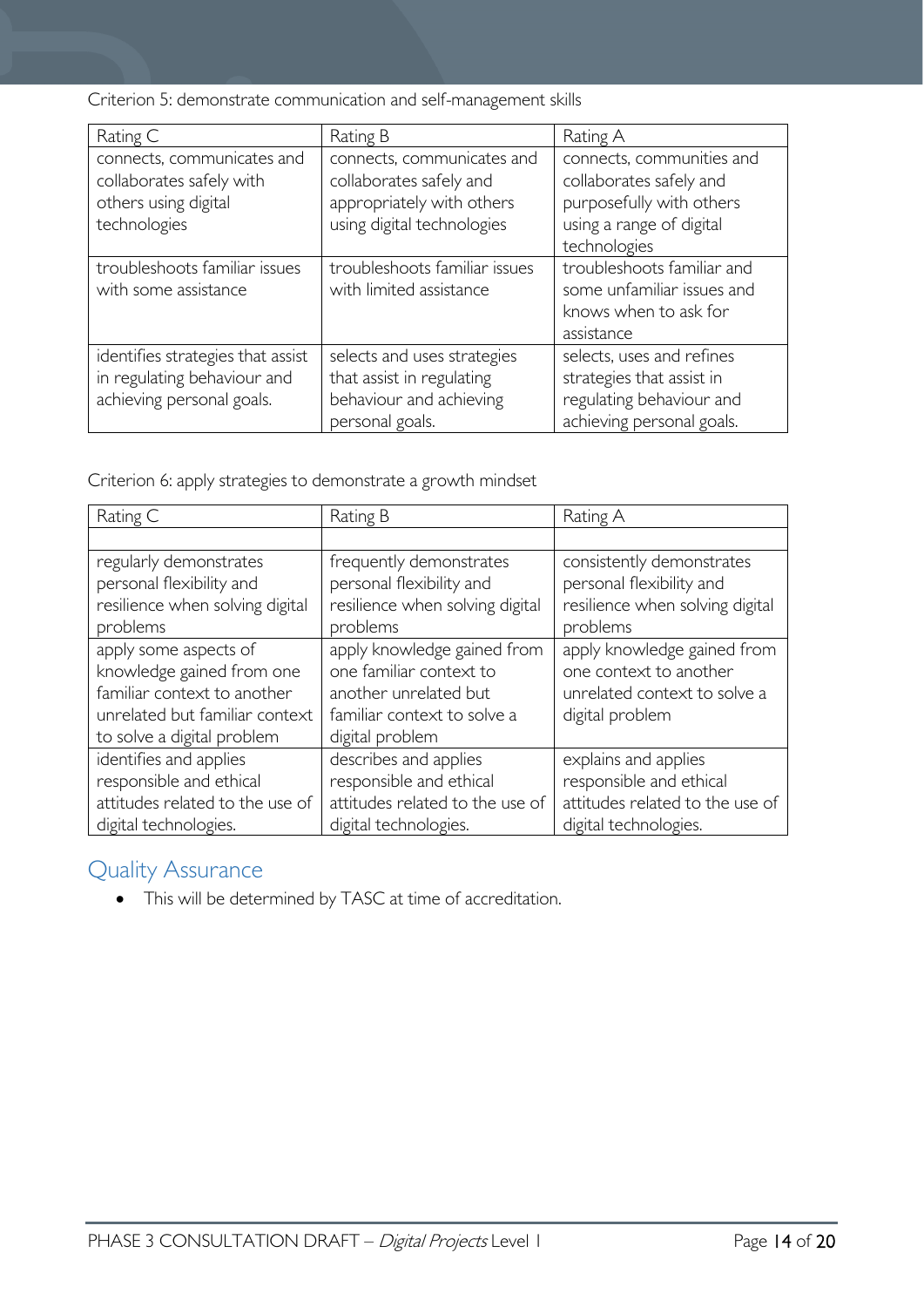## <span id="page-14-0"></span>Qualifications and Award Requirements

The final award will be determined by the Office of Tasmanian Assessment, Standards and Certification from 6 ratings.

The minimum requirements for an award in *Digital Projects* Level 1 are as follows:

EXCEPTIONAL ACHIEVEMENT (EA) 5 'A' ratings, 1 'B' rating HIGH ACHIEVEMENT (HA)

3 'A' ratings, 2 'B' ratings, 1 'C' rating

COMMENDABLE ACHIEVEMENT (CA) 3 'B' ratings, 3 'C' ratings

SATISFACTORY ACHIEVEMENT (SA) 5 'C' ratings

PRELIMINARY ACHIEVEMENT (PA) 3 'C' ratings

A learner who otherwise achieves the ratings for an SA (Satisfactory Achievement) award but who fails to show any evidence of achievement in one or more criteria ('z' notation) will be issued with a PA (Preliminary Achievement) award.

### <span id="page-14-1"></span>Course Evaluation

• This will be confirmed by time of accreditation.

### <span id="page-14-2"></span>Course Developer

This course has been developed by the Department of Education's Years 9 to 12 Learning Unit in collaboration with Catholic Education Tasmania and Independent Schools Tasmania.

## <span id="page-14-3"></span>Accreditation and Version History

• Details to be determined by TASC at time of accreditation.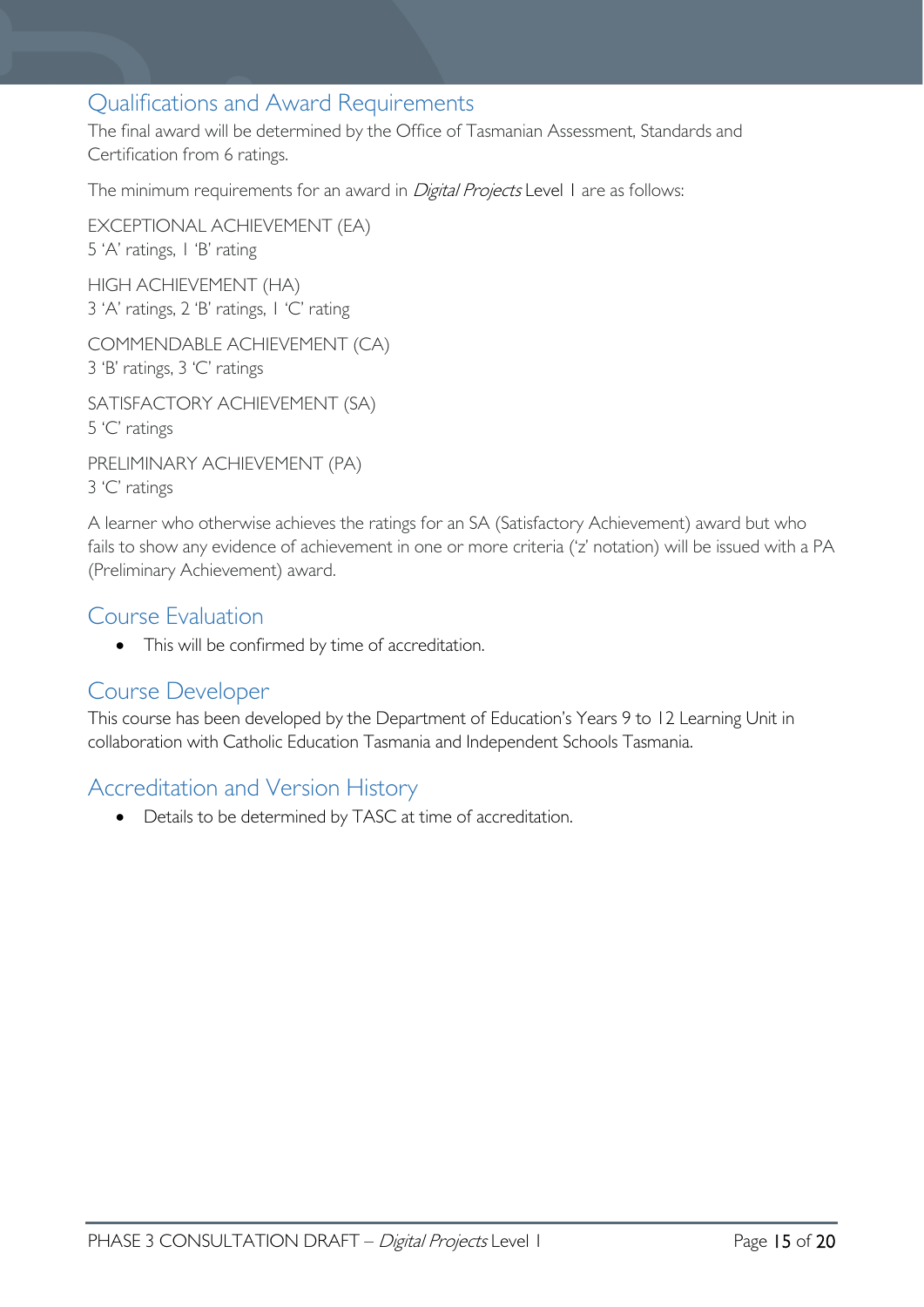# Appendix 1 - Line of Sight

| Learning Outcomes |                        |                             |                                            |                                                                                   |
|-------------------|------------------------|-----------------------------|--------------------------------------------|-----------------------------------------------------------------------------------|
| What students are | Content                |                             |                                            |                                                                                   |
| expected to learn | What teachers<br>teach | <b>Work Requirements</b>    |                                            |                                                                                   |
|                   |                        | Some of what<br>learners do | Criteria                                   |                                                                                   |
|                   |                        |                             | Key characteristics of<br>what learners do | <b>Standards</b>                                                                  |
|                   |                        |                             |                                            | Qualities to be<br>assessed for the key<br>characteristics of<br>what learners do |

<span id="page-15-0"></span>

|    | Learning Outcomes                                                                                                                                                                                                 | Course Content | Work           | Criteria       | Standards | General                                    |
|----|-------------------------------------------------------------------------------------------------------------------------------------------------------------------------------------------------------------------|----------------|----------------|----------------|-----------|--------------------------------------------|
|    |                                                                                                                                                                                                                   |                | Requirements   |                |           | Capabilities (GC)                          |
|    | Set and review personal goals in relation to developing digital literacy<br>skills.                                                                                                                               | Module 1, 2, 3 | Module 1, 2, 3 | $\mathsf{C}$   | All       | GC:                                        |
|    | Apply knowledge, concepts, and/or skills for undertaking a digital<br>project.                                                                                                                                    | Module 1, 2, 3 | Module 1, 2, 3 | C <sub>2</sub> | All       | GC:<br>$\bullet\quad \bullet$<br>$\cdot$ K |
| 3. | Use a design process and apply problem-solving, critical thinking, and<br>decision-making skills to develop solutions for a variety of digital<br>challenges.                                                     | Module 1, 2, 3 | Module 1, 2, 3 | C <sub>3</sub> | All       | GC:<br>国家哈奎                                |
| 4. | Develop knowledge and skills needed to create, manage,<br>communicate and investigate data, information and ideas; solve<br>problems; and protect the safety of themselves and others in digital<br>environments. | Module         | Module         | C <sub>4</sub> | All       | GC:<br>国家哈奎                                |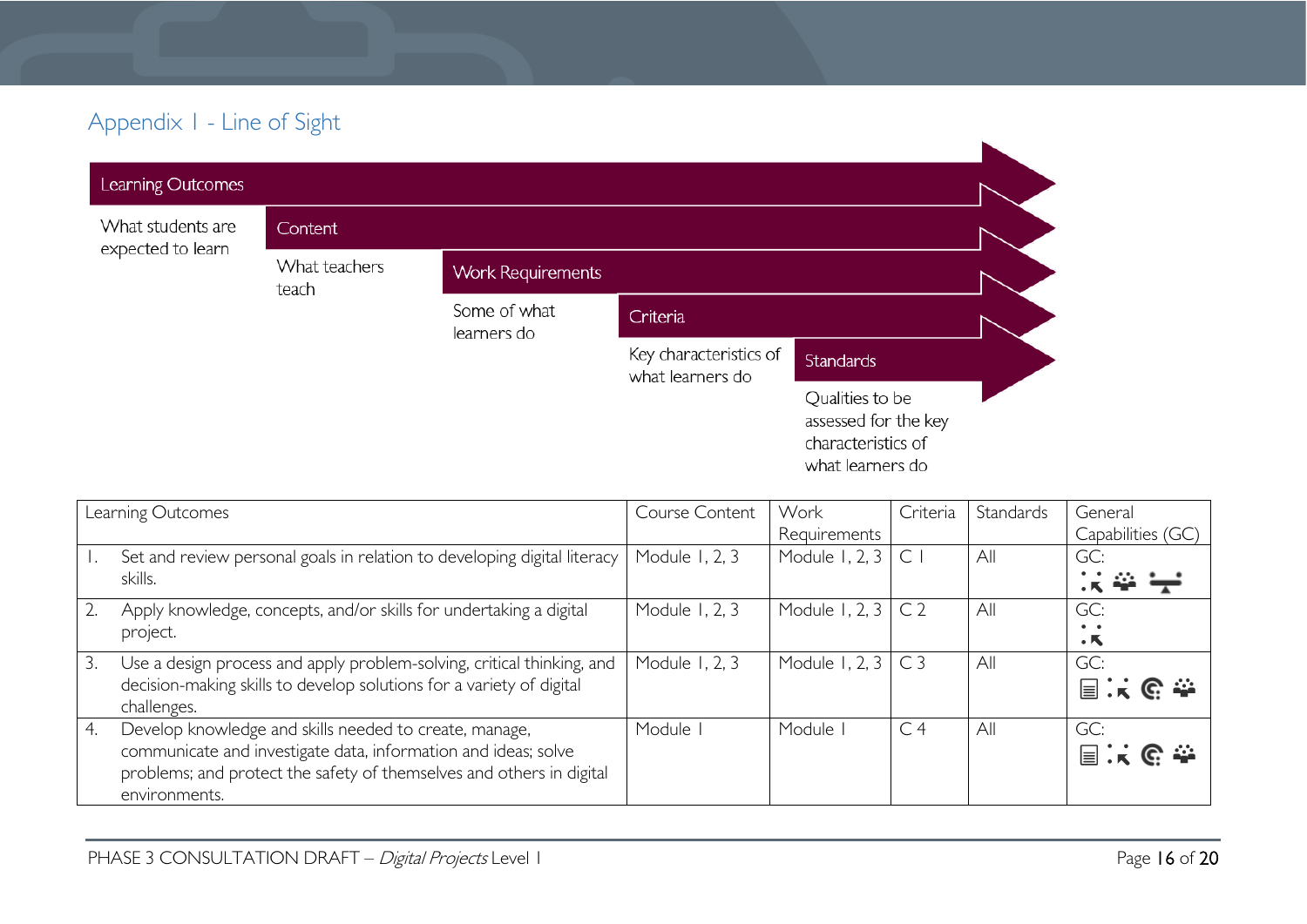| Develop communication and self-management skills, including<br>initiative, teamwork, planning and organisation. | Module 2 | Module 2 | All | GC:<br>း ၉ ေ |
|-----------------------------------------------------------------------------------------------------------------|----------|----------|-----|--------------|
| Employ a growth mindset to overcome project challenges.                                                         | Module 3 | Module 3 | All | GC:<br>国民职会  |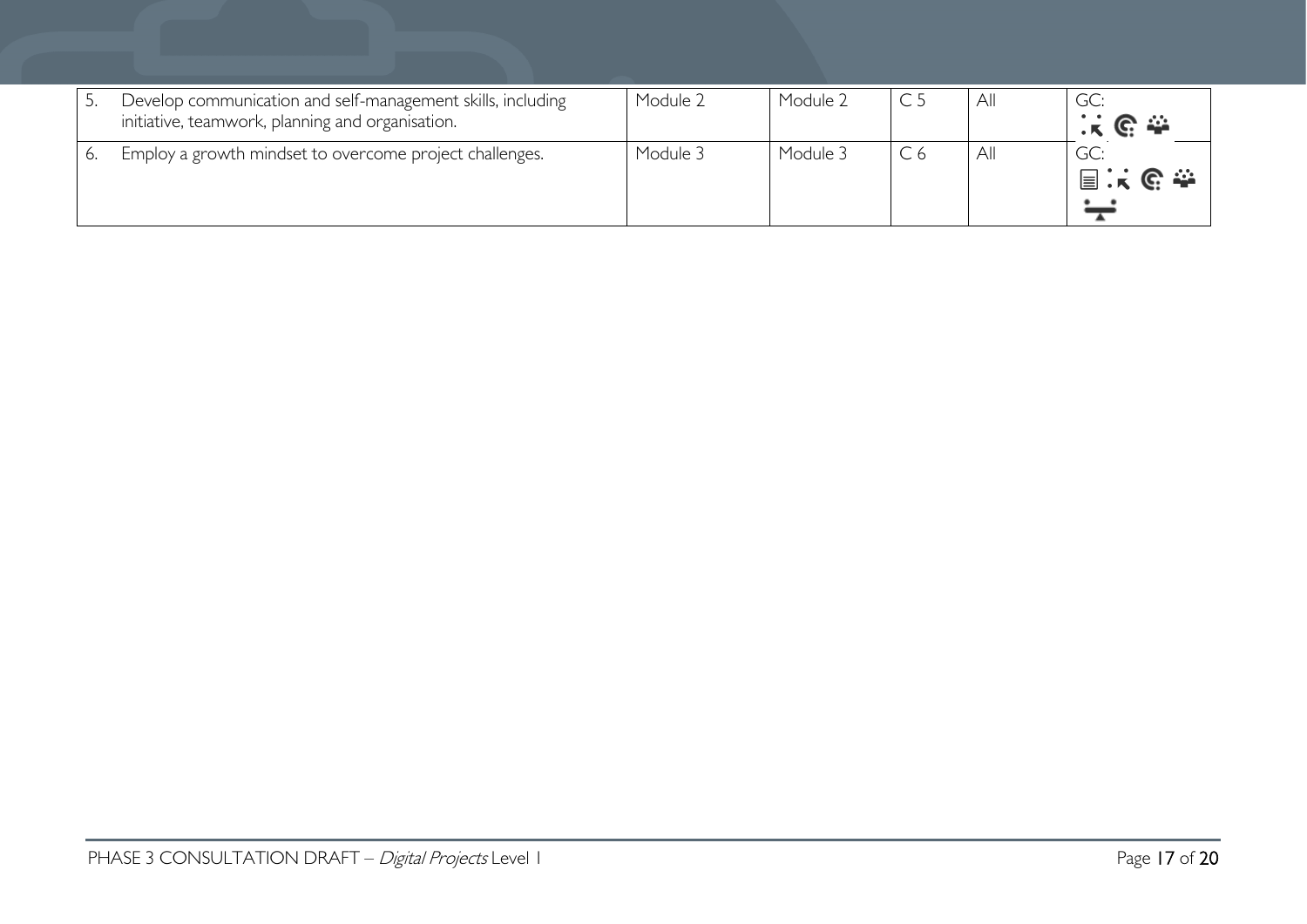# <span id="page-17-0"></span>Appendix 2 - Alignment to Curriculum Frameworks

### <span id="page-17-1"></span>Progression from the F-10 Australian Curriculum: Science

This course component provides a progression from in the F-10 Australian Curriculum: Technologies curriculum - Digital Technologies and the Australian Curriculum – ICT Capability Continuum (Draft Digital Literacy Continuum).

#### <span id="page-17-2"></span>Australian Core Skills for Work: Digital Literacy Skills Framework

This course component meets the Level 2 requirements of the core skills for digital literacy.

## <span id="page-17-3"></span>Appendix 3 - Work Requirements

#### <span id="page-17-4"></span>Module 1 Work Requirements Specifications

Focus Area: Personal Futures

Title of Work Requirement: Digital Literacy Infographic

Mode /Format: product

Learning Outcomes: 2, 3, 4

Description: What is Digital Literacy and Why Care?

Learners will research an aspect of digital literacy such as digital footprints, social media, cyberbullying, fake news or balance and well-being and produce an infographic to educate their identified intended audience.

Size: 1 A3 or 2-side A4 page (images and text)

### **Timing:** no specified timing

External agencies: none required.

#### Relevant Criterion/criteria:

- Criterion 2: element 1
- Criterion 3: elements 1, 4
- Criterion 4: all standard elements

### Focus Area: Personal Futures

Title of Work Requirement: Goal setting and Guided Reflection

Mode /Format: Short response

#### Learning Outcomes: 1

#### Description:

- Learners will identify their digital literacy goals for the Term, make an action plan, identify barriers and brainstorm possible solutions.
- Learners may be provided with a template to guide and capture this information, however the presentation format is not specified, for example the response may form part of an ongoing blog/vlog.
- Time should be provided throughout the term to enable learners to reflect on the outcomes of their goals and refine as required.
- It is expected that goal setting, review and refinement will continue across all three modules.

### Size: recommended maximum 5 hours on task

Timing: no specified timing

#### External agencies: none required

#### Relevant Criterion/criteria:

• Criterion I: all standard elements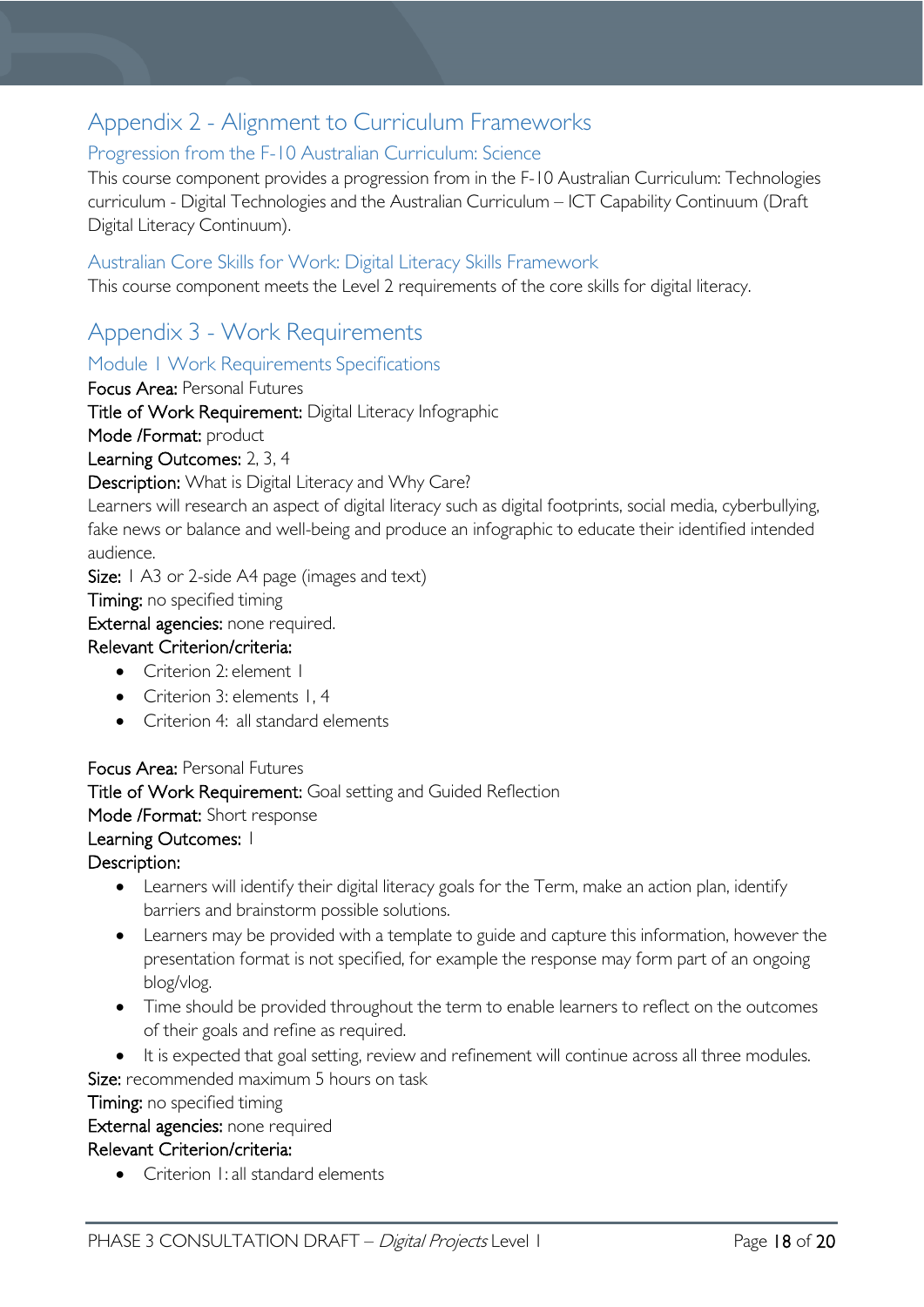### <span id="page-18-0"></span>Module 2 Work Requirements Specifications

#### Focus Area: Personal Futures

Title of Work Requirement: Reflective learning journal/blog/vlog

Mode /Format: extended response

### Learning Outcomes: 1, 2, 3, 5

Description: The learning journal will enable learners to document their digital solutions and highlight the knowledge and skills they have developed through the problem-solving and/or design process. The journal will also capture the learner's reflections about their progress towards meeting their personal goals. Students should be encouraged to present their journal using a multimedia format including words, images, audio, animations, video or other suitable medium. Providers may provide writing prompts and questions to guide the journaling process.

Size: recommended maximum of 500 words or 3 min multimodal text or combination of both Timing: ongoing throughout Module 2

External agencies: none required

### Relevant Criterion/criteria:

- Criterion 1: all standard elements
- Criterion 2: all standard elements
- Criterion 3: all standard elements
- Criterion 5: all standard elements

### <span id="page-18-1"></span>Module 3 Work Requirements Specifications

Focus Area: Personal Futures

Title of Work Requirement: Digital portfolio

Mode /Format: folio

#### Learning Outcomes: 1, 2, 3, 6

Description: Learners develop a folio of work which showcases their project work, technical skills, digital literacy, and personal development.

Size: Recommended maximum 20hours on task

#### Timing:

External agencies: none required

#### Relevant Criterion/criteria:

- Criterion 1: all standard elements
- Criterion 2: all standard elements
- Criterion 3: all standard elements
- Criterion 6: all standard elements